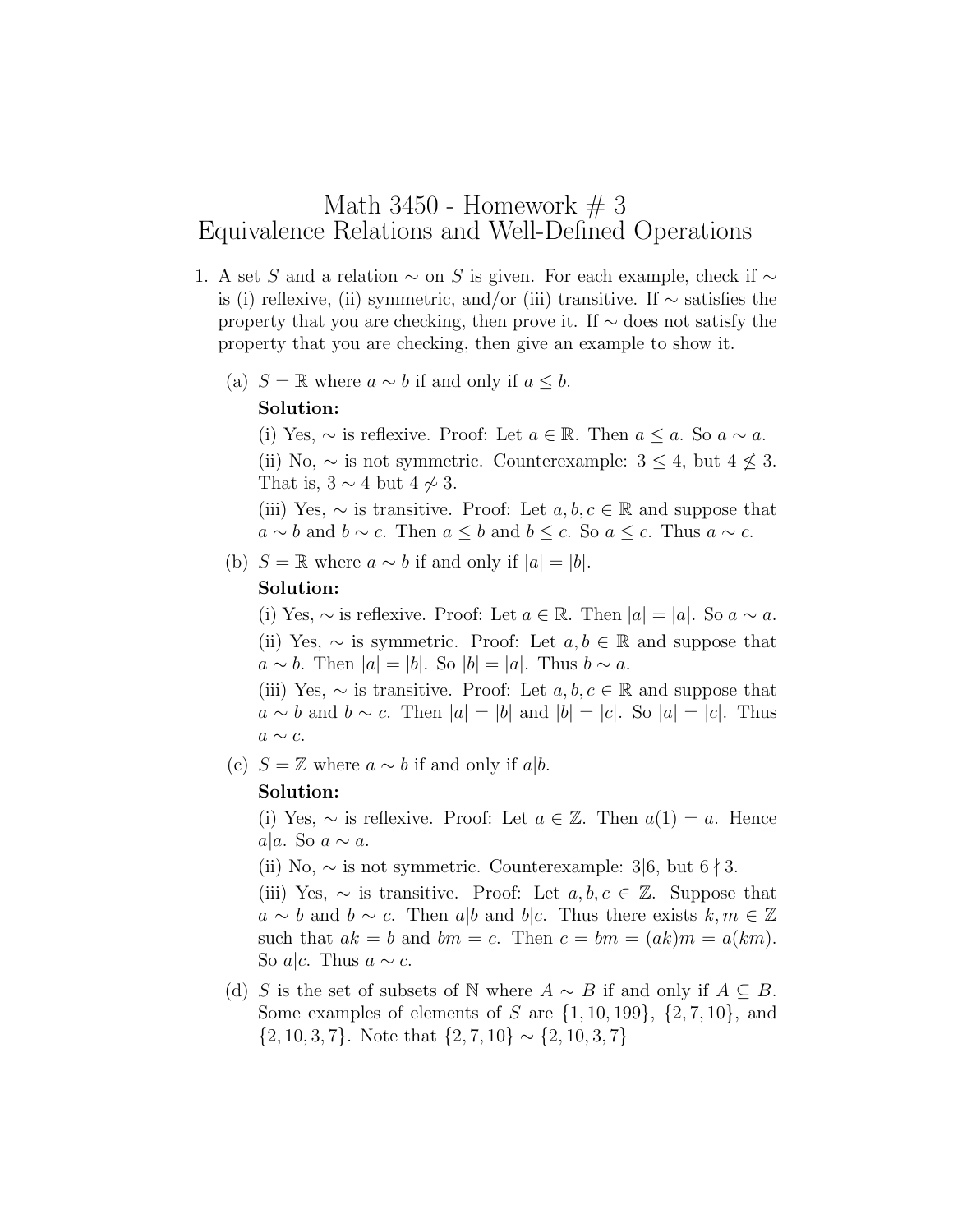## Solution:

(i) Yes,  $\sim$  is reflexive. Proof:  $A \subseteq A$  for all  $A \in S$ .

(ii) No,  $\sim$  is not symmetric. Counterexample:  $\{3\} \subseteq \{3, 42\}$ , but  $\{3, 42\} \nsubseteq \{3\}.$ (iii) Yes,  $\sim$  is transitive. Proof: Let  $A, B, C \in S$  with  $A \sim B$  and

 $B \sim C$ . Then  $A \subseteq B$  and  $B \subseteq C$ . We want to show that  $A \subseteq C$ . Let  $x \in A$ . Since  $A \subseteq B$ , we have that  $x \in B$ . Since  $B \subseteq C$  we have that  $x \in C$ . So  $A \subseteq C$  and thus  $A \sim C$ .

- 2. Consider the set  $S = \mathbb{R}$  where  $x \sim y$  if and only if  $x^2 = y^2$ .
	- (a) Find all the numbers that are related to  $x = 1$ . Repeat this exercise for  $x = \sqrt{2}$  and  $x = 0$ .

## Solution:

 $1 \sim 1$  since  $1^2 = 1^2$ . We also have  $1 \sim (-1)$  since  $1^2 = (-1)^2$ . There are no other elements related to 1.  $\frac{1}{\sqrt{2}}$ √

 $2 \sim$ are no other elements related to 1.<br> $\sqrt{2}$  since  $(\sqrt{2})^2 = (\sqrt{2})^2$ . We also have  $\sqrt{2} \sim (-1)$ 2) since ( √  $\overline{2})^2 = (-$ √  $(2e)(\sqrt{2})^2 = (\sqrt{2})^2$ . We also have  $\sqrt{2} \sim (-\sqrt{2})^2$ .<br>
There are no other elements related to  $\sqrt{2}$ .  $0 \sim 0$  since  $0^2 = 0^2$ . There are no other elements related to 0.

(b) Prove that  $\sim$  is an equivalence relation on S.

# Solution:

*Proof.* Reflexive: We know that  $x^2 = x^2$  for all real numbers x. Therefore  $x \sim x$  for all real numbers x. So  $\sim$  is reflexive. Symmetric: Let  $x, y \in \mathbb{R}$ . Suppose that  $x \sim y$ . Since  $x \sim y$  we have that  $x^2 = y^2$ . So  $y^2 = x^2$ . Therefore  $y \sim x$ . Transitive Let  $x, y, z \in \mathbb{R}$ . Suppose that  $x \sim y$  and  $y \sim z$ . Since  $x \sim y$  we have that  $x^2 = y^2$ . Since  $y \sim z$  we have that  $y^2 = z^2$ . So  $x^2 = y^2 = z^2$ . Therefore  $x \sim z$ .  $\Box$ 

(c) Draw a number line. Draw a picture of the equivalence class of 1. Repeat this for  $x = 0$ ,  $x = \sqrt{6}$ ,  $x = -3$ . Solution: Please draw a picture.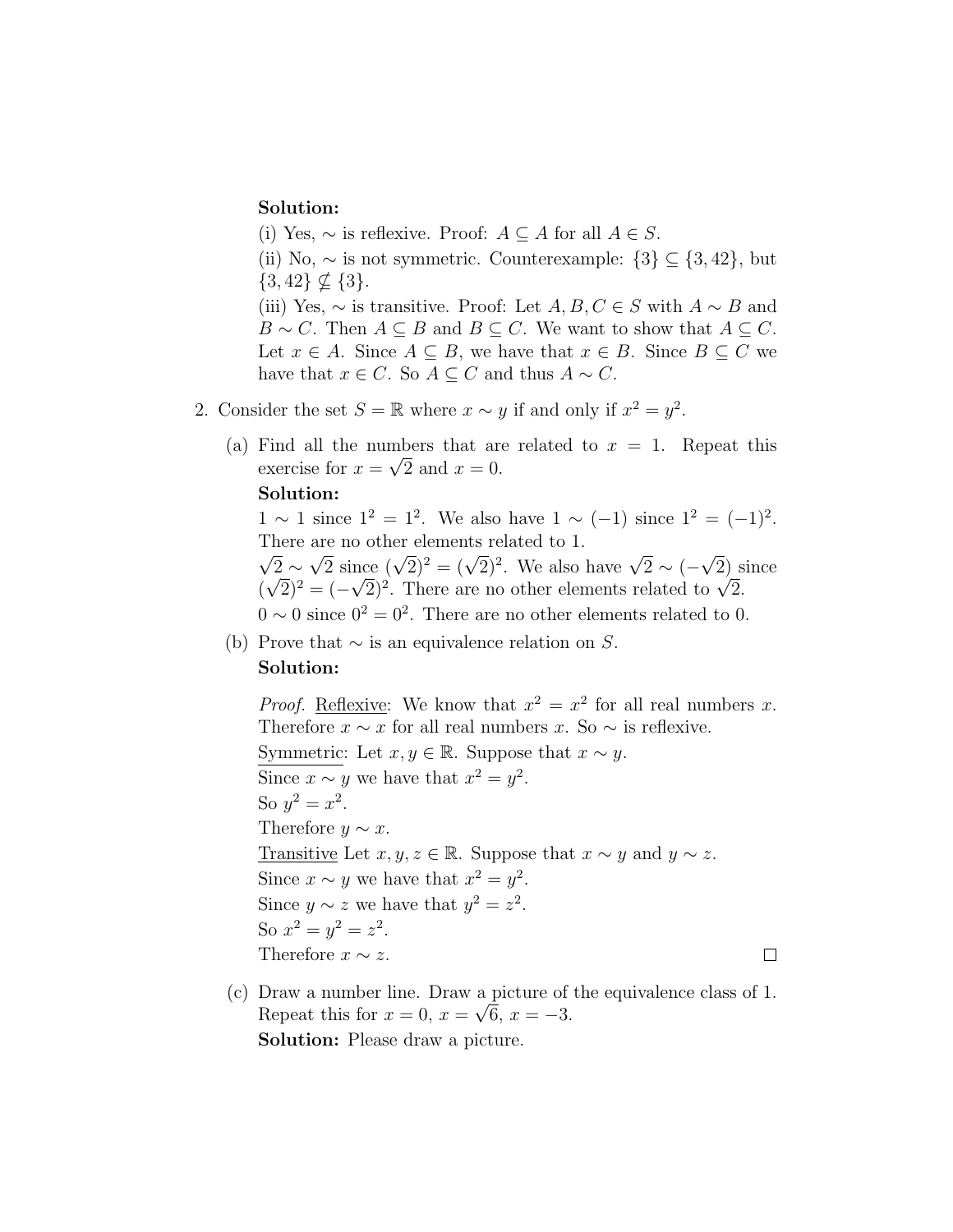(d) Describe the elements of  $S/\sim$ . Solution:

> If  $x \neq 0$ , then the equivalence class of x is  $\overline{x} = \{-x, x\}$ . The equivalence class of 0 is  $0 = \{0\}.$

- 3. Consider the set  $S = \mathbb{Z}$  where  $x \sim y$  if and only if  $2|(x + y)$ .
	- (a) List six numbers that are related to  $x = 2$ . Solution:

 $2 \sim (-4)$  since  $2|(2+(-4))$ .  $2 \sim (-2)$  since  $2|(2+(-2))$ .  $2 \sim (0)$  since  $2|(2+(0))$ .  $2 \sim (2)$  since  $2|(2+(2))$ .  $2 \sim (4)$  since  $2|(2+(4))$ .  $2 \sim (6)$  since  $2|(2+(6))$ .

(b) Prove that  $\sim$  is an equivalence relation on S.

*Proof.* Reflexive: Let  $x \in \mathbb{Z}$ . Since  $2|2x$  we have that  $2|(x+x)$ . So  $x \sim x$ . Symmetric: Let  $x, y \in \mathbb{Z}$  and suppose that  $x \sim y$ . Thus  $2|(x + y)$ . So  $2|(y+x)$ . So  $y \sim x$ . Transitive: Let  $x, y, z \in \mathbb{Z}$  and suppose that  $x \sim y$  and  $y \sim z$ . Therefore  $2|(x + y)$  and  $2|(y + z)$ . So there exist  $k, \ell \in \mathbb{Z}$  such that  $2k = x + y$  and  $2\ell = y + z$ . Add these equations to get  $2k + 2\ell = x + 2y + z$ . Subtract 2y from both sides to get  $2(k + \ell - y) = x + z$ . Note that  $k + \ell - y \in \mathbb{Z}$ , because  $k, \ell, y \in \mathbb{Z}$  and  $\mathbb{Z}$  is closed under addition and subtraction. So  $2(x + z)$ . So  $x \sim z$ .

 $\Box$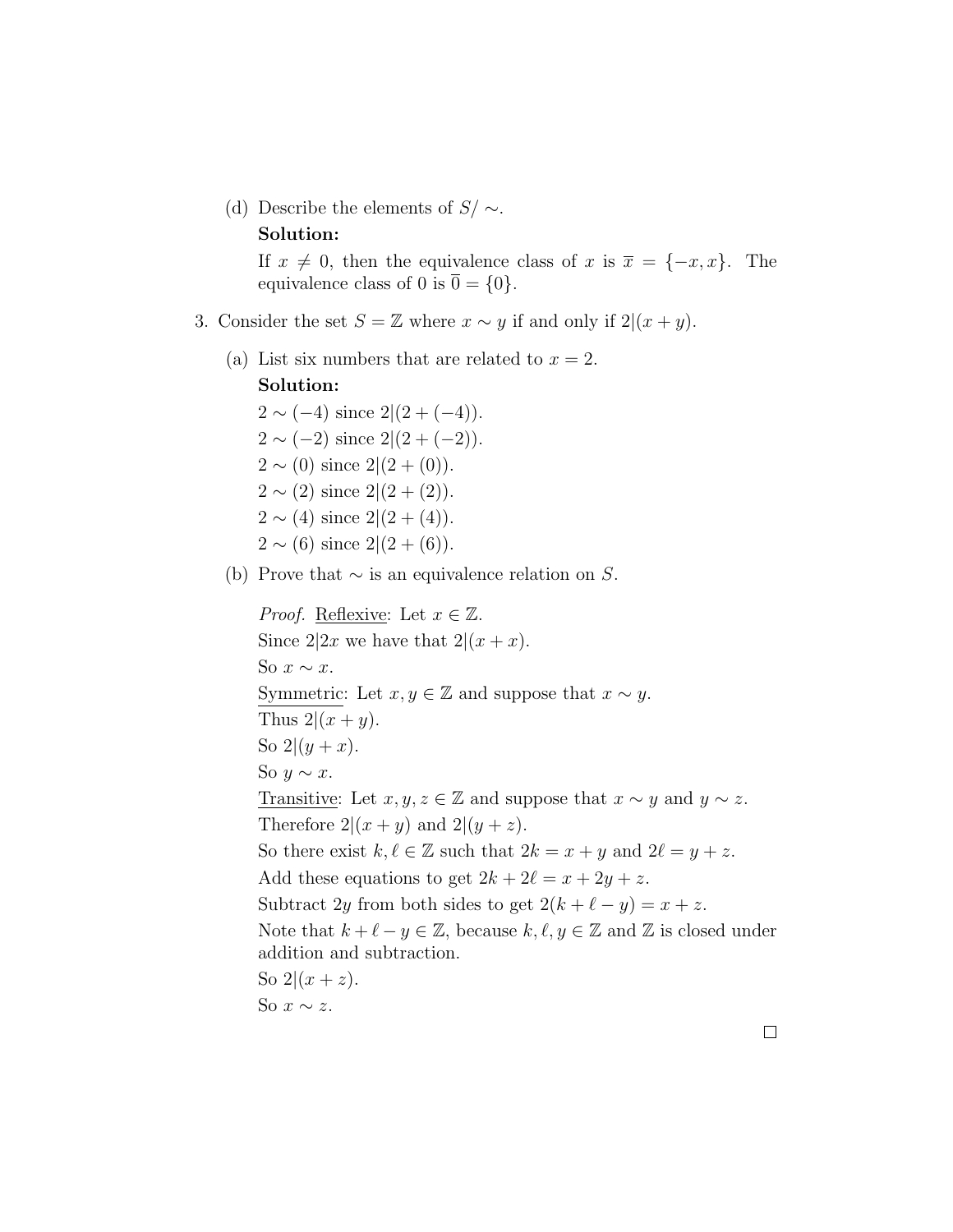(c) Draw a picture of the set of integers. Next, circle the numbers that are in the equivalence class of  $-3$ .

Solution: Draw a picture and circle these numbers:  $\ldots, -7, -5, -3, -1, 1, 3, 5, 7, \ldots$ 

(d) Describe the elements of  $S/\sim$ . Draw a picture of several equivalence classes.

Solution: Draw a picture of the following:

$$
\overline{0} = \{ \dots, -6, -4, -2, 0, 2, 4, 6, \dots \} = \overline{-2} = \overline{2} = \overline{4} = \overline{-4} = \dots
$$
  

$$
\overline{1} = \{ \dots, -7, -5, -3, -1, 1, 3, 5, 7, \dots \} = \overline{-1} = \overline{3} = \overline{-3} = \overline{-5} = \dots
$$

So  $S/\sim$  is equal to  $\{\overline{0},\overline{1}\}\$ . That is, one equivalence class is the set of all odd numbers; the other equivalence class is the set of all even numbers.

4. Show that the operation  $\bar{a} \oplus \bar{b} = \bar{a}^2 + \bar{b}^2$  is a well-defined operation for  $\mathbb{Z}_n$ . Here  $\bar{a}^2$  means  $\bar{a} \cdot \bar{a}$ . For example, in  $\mathbb{Z}_4$  we have that

$$
\overline{2} \oplus \overline{3} = \overline{2} \cdot \overline{2} + \overline{3} \cdot \overline{3} = \overline{4} + \overline{9} = \overline{1}.
$$

*Proof.* 1) Let  $\overline{a}, \overline{b} \in \mathbb{Z}_n$  where  $a, b \in \mathbb{Z}$ .

Then

$$
\overline{a} \oplus \overline{b} = \overline{a}^2 + \overline{b}^2 = \overline{a^2} + \overline{b^2} = \overline{a^2 + b^2}.
$$

Since  $a, b \in \mathbb{Z}$  we have that  $a^2 + b^2 \in \mathbb{Z}$ . Therefore,  $\overline{a} \oplus \overline{b} = \overline{a^2 + b^2} \in \mathbb{Z}_n$ .

So  $\mathbb{Z}_n$  is closed under the operation  $\oplus$ .

2) Suppose that  $a_1, a_2, b_1, b_2 \in \mathbb{Z}$  such that  $\overline{a_1} = \overline{a_2}$  and  $\overline{b_1} = \overline{b_2}$ . We need to show that  $\overline{a_1} \oplus \overline{b_1} = \overline{a_2} \oplus \overline{b_2}$ .

From class we had a theorem that says that if  $\overline{x} = \overline{y}$  and  $\overline{w} = \overline{z}$ , then  $\overline{x} + \overline{w} = \overline{y} + \overline{z}$  and  $\overline{x} \cdot \overline{w} = \overline{y} \cdot \overline{z}$ .

Repeatedly using the above theorem we get the following.

We have that  $\overline{a_1} \cdot \overline{a_1} = \overline{a_2} \cdot \overline{a_2}$  by multiplying the equations  $\overline{a_1} = \overline{a_2}$  and  $\overline{a_1} = \overline{a_2}.$ 

Similarly,  $\overline{b_1} \cdot \overline{b_1} = \overline{b_2} \cdot \overline{b_2}$  by multiplying the equations  $\overline{b_1} = \overline{b_2}$  and  $\overline{b_1} = \overline{b_2}.$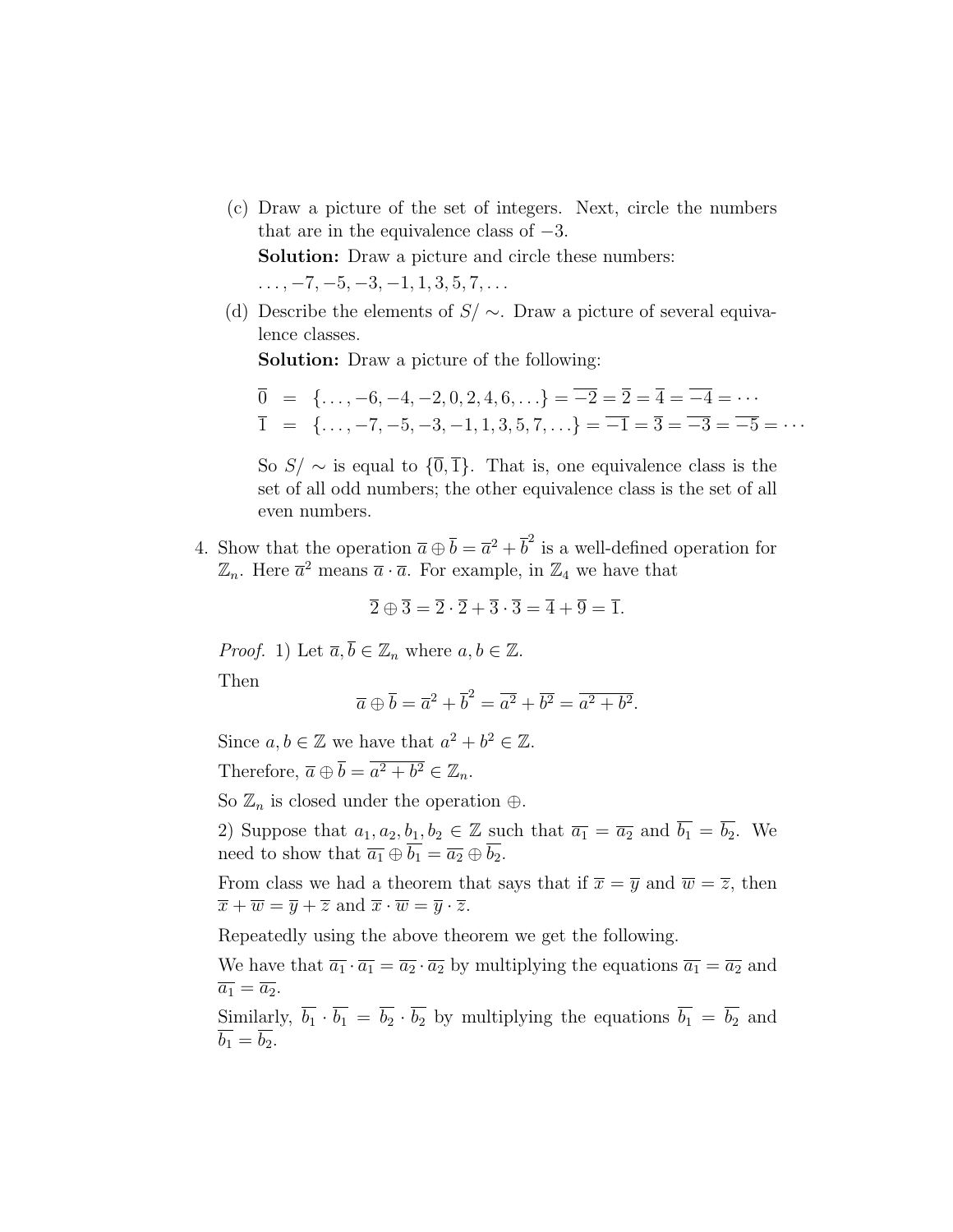Adding the two equations above we get that  $\overline{a_1} \cdot \overline{a_1} + \overline{b_1} \cdot \overline{b_1} = \overline{a_2} \cdot \overline{a_2} + \overline{b_2} \cdot \overline{b_2}$ . Therefore,  $\overline{a_1} \oplus \overline{b_1} = \overline{a_2} \oplus \overline{b_2}$ .

Thus  $\oplus$  is a well-defined operation on  $\mathbb{Z}_n$ .

- $\Box$
- 5. Given two integers a and b, let  $\min(a, b)$  denote the minimum (smaller) of a and b. Let n be an integer with  $n \geq 2$ . Is the operation  $\overline{a} \oplus \overline{b} =$  $\min(a, b)$  a well-defined operation on  $\mathbb{Z}_n$ ?

Solution: This operation is not well-defined. For example, consider  $n = 4$ . In  $\mathbb{Z}_4$  we have that  $\overline{0} = \overline{8}$  and  $\overline{1} = \overline{5}$ . Thus, for the operation to be well-defined we would need  $\overline{0} \oplus \overline{1} = \overline{8} \oplus \overline{5}$ . However,  $\overline{0} \oplus \overline{1} =$  $\overline{\min(0, 1)} = \overline{0}$  and  $\overline{8} \oplus \overline{5} = \overline{\min(8, 5)} = \overline{5}$ . But  $\overline{0} \neq \overline{5}$  in  $\mathbb{Z}_4$ .

- 6. (a) Show that the operation  $\frac{a}{b}$ b  $\oplus \frac{c}{\lceil c \rceil}$ d = ad  $\frac{du}{bc}$  is not a well-defined operation on  $\mathbb{Q}$ . (b) Is the operation well-defined on  $\mathbb{Q} - \{0\}$ ?
	- (a) Show that the operation  $\frac{a}{b}$ b  $\oplus \frac{c}{\overline{c}}$ d = ad  $\frac{du}{bc}$  is not a well-defined operation on Q.

**Solution:** We have that  $\frac{5}{2}, \frac{0}{1}$  $\frac{0}{1} \in \mathbb{Q}$  however  $\frac{5}{2} \oplus \frac{0}{1} = \frac{5 \cdot 1}{2 \cdot 0} = \frac{5}{0}$  $\frac{5}{0} \notin \mathbb{Q}$ . Hence  $\mathbb Q$  is not closed under  $\oplus$  and the operation is not welldefined.

(b) Is the operation well-defined on  $\mathbb{Q} \setminus \{0\}$ ? Solution: Yes! Here is a proof.

*Proof.* 1) Let  $a, b, c, d \in \mathbb{Z}$  with  $a \neq 0, b \neq 0, c \neq 0, d \neq 0$  so that  $\overline{a}$  $\frac{a}{b}$ ,  $\frac{c}{d}$  $\frac{c}{d} \in \mathbb{Q} - \{0\}.$ Since  $a \neq 0$ ,  $b \neq 0$ ,  $c \neq 0$ ,  $d \neq 0$  we have that  $ad \neq 0$  and  $bc \neq 0$ . Thus  $\frac{a}{1}$ b  $\oplus$   $\frac{c}{\overline{d}}$ d =  $\frac{ad}{bc} \in \mathbb{Q} - \{0\}.$ Therefore  $\mathbb{Q} - \{0\}$  is closed under the operation  $\oplus$ . 2) Suppose further that we have  $e, f, g, h \in \mathbb{Z}$  with  $e \neq 0, f \neq$  $0, g \neq 0, h \neq 0$  so that  $\frac{e}{f}, \frac{g}{h}$  $\frac{g}{h} \in \mathbb{Q} - \{0\}.$ Also assume that  $\frac{a}{b} = \frac{e}{f}$  $\frac{e}{f}$  and  $\frac{c}{d} = \frac{g}{h}$  $\frac{g}{h}$ . We want to show that  $\frac{a}{b} \oplus \frac{c}{d} = \frac{e}{f} \oplus \frac{g}{h}$  $\frac{g}{h}$ . We have that  $\frac{a}{b} \oplus \frac{c}{d} = \frac{ad}{bc}$  and  $\frac{e}{f} \oplus \frac{g}{h} = \frac{eh}{fg}$ .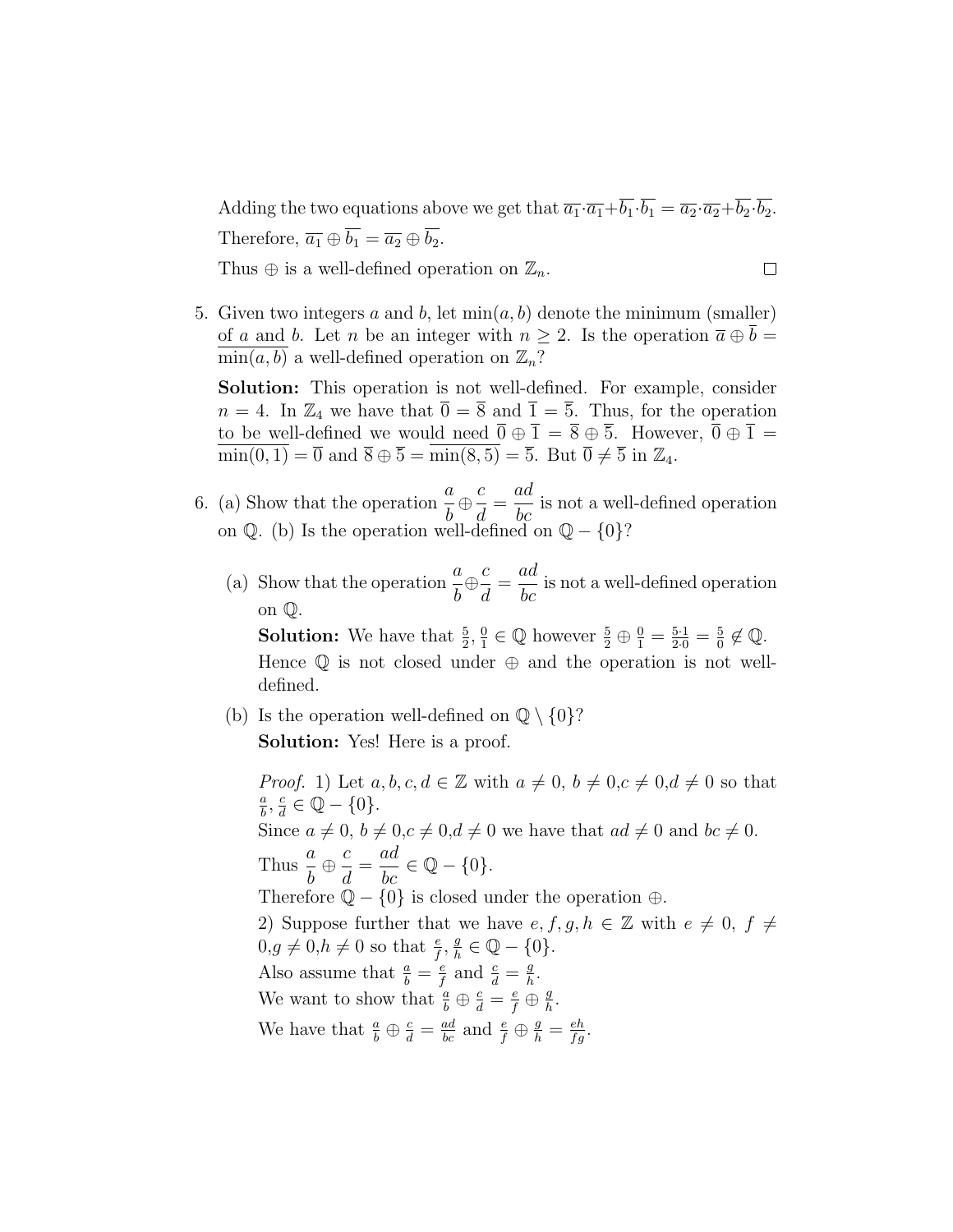Since  $\frac{a}{b} = \frac{e}{f}$  we have that  $af = be$ . Since  $\frac{c}{d} = \frac{g}{h}$  we have that  $ch = dg$ . Multiplying  $af = be$  by  $dg = ch$  we get  $af dg = bech$ . Rearranging we get  $(ad)(fg) = (bc)(eh)$ . Therefore,  $\frac{ad}{bc} = \frac{eh}{fg}$ . So  $\frac{a}{b} \oplus \frac{c}{d} = \frac{e}{f} \oplus \frac{g}{h}$  $\frac{g}{h}$ . Thus, the operation is well-defined.

7. Is the operation  $\bar{a} \oplus \bar{b} = \bar{a}^{\bar{b}}$  a well-defined operation on  $\mathbb{Z}_n$ ?

Solution: There are two issues with this operation.

One issue is as follows. As an example, consider  $n = 4$ . In  $\mathbb{Z}_4$  we have that  $\overline{1} = \overline{5}$ . Thus, for the operation to be well-defined we must have that  $\overline{2} \oplus \overline{1} = \overline{2} \oplus \overline{5}$ . However,  $\overline{2} \oplus \overline{1} = 2^1 = \overline{2}$  and  $\overline{2} \oplus \overline{5} = 2^5 = \overline{32} = \overline{0}$ . And  $\overline{2} \neq \overline{0}$  in  $\mathbb{Z}_4$ .

 $\Box$ 

Another issue is when b is a negative integer. For example, in  $\mathbb{Z}_4$ suppose we want to calculate  $\overline{2} \oplus \overline{-1}$ . What does this mean? The formula says that it is  $\overline{2^{-1}}$ . But what is that in  $\mathbb{Z}_4$ ? In fact there is no way to make sense of  $1/2$  in  $\mathbb{Z}_4$  because there is no multiplicative inverse for  $\overline{2}$  in  $\mathbb{Z}_4$ . (Why?) Because there is no  $\overline{x} \in \mathbb{Z}_4$  with  $\overline{x} \cdot \overline{2} = \overline{1}$ . We can check:

$$
\overline{0} \cdot \overline{2} = \overline{0} \neq \overline{1}
$$
  

$$
\overline{1} \cdot \overline{2} = \overline{2} \neq \overline{1}
$$
  

$$
\overline{2} \cdot \overline{2} = \overline{4} = \overline{0} \neq \overline{1}
$$
  

$$
\overline{3} \cdot \overline{2} = \overline{6} = \overline{2} \neq \overline{1}
$$

Thus there is no way to define  $\overline{2^{-1}}$  in  $\mathbb{Z}_4$ .

- 8. (Constructing the integers from the natural numbers) Let  $S = N \times N$ . Define the relation  $\sim$  on S where  $(a, b) \sim (c, d)$  if and only if  $a+d = b+c$ .
	- (a) Is  $(3,6) \sim (7,10)$  ? **Solution:** Yes, because  $3 + 10 = 6 + 7$ .
	- (b) Is  $(1, 1) \sim (3, 5)$ ? **Solution:** No, because  $1 + 5 \neq 1 + 3$ .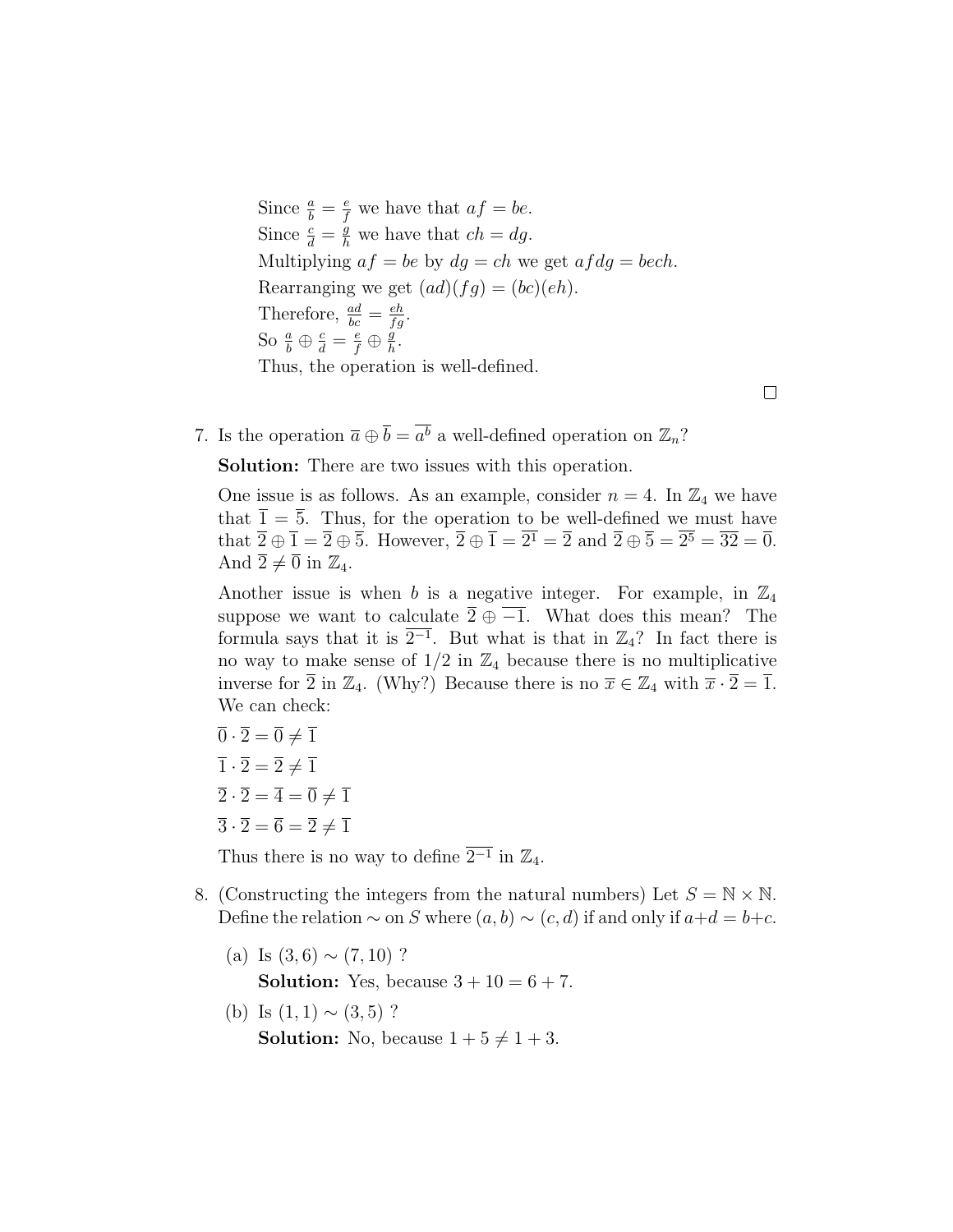(c) Prove that  $\sim$  is an equivalence relation.

*Proof.* Reflexive: Let  $(a, b) \in \mathbb{N} \times \mathbb{N}$ . Then  $a + b = b + a$ . So  $(a, b) \sim (a, b)$ . Symmetric: Let  $(a, b), (c, d) \in \mathbb{N} \times \mathbb{N}$ . Suppose  $(a, b) \sim (c, d)$ . We know that  $a + d = b + c$ , because  $(a, b) \sim (c, d)$ . So  $c + b = d + a$ . So  $(c, d) \sim (a, b)$ . Transitive: Let  $(a, b), (c, d), (e, f) \in \mathbb{N} \times \mathbb{N}$ . Suppose that  $(a, b) \sim (c, d)$  and  $(c, d) \sim (e, f)$ . We know that  $a+d = b+c$  and  $c+f = d+e$ , because  $(a, b) \sim (c, d)$ and  $(c, d) \sim (e, f)$ . Add these two equations to get  $a + c + d + f = b + c + d + e$ . Subtract  $c + d$  from both sides to get  $a + f = b + e$ . So  $(a, b) \sim (e, f)$ .

Therefore,  $\sim$  is an equivalence relation, because it is reflexive, symmetric, and transitive.

- $\Box$
- (d) List five elements from each of the following equivalence classes:  $(1, 1), (1, 2), (5, 12).$

Solution: Some possible answers:

 $(2, 2), (3, 3), (4, 4), (5, 5), (47, 47) \in (1, 1).$  $(2, 3), (3, 4), (4, 5), (5, 6), (47, 48) \in (1, 2).$  $(2, 9), (3, 10), (4, 11), (5, 12), (47, 56) \in (5, 12).$ 

(e) Define the operation  $\overline{(a, b)} \oplus \overline{(c, d)} = \overline{(a+c, b+d)}$ . Prove that  $\oplus$ is well-defined on the set of equivalence classes.

*Proof.* 1) Consider two equivalence classes  $\overline{(a, b)}$  and  $\overline{(c, d)}$  where  $(a, b), (c, d) \in \mathbb{N} \times \mathbb{N}.$ 

Then  $a + c$  and  $b + d$  are both in N because N is closed under addition.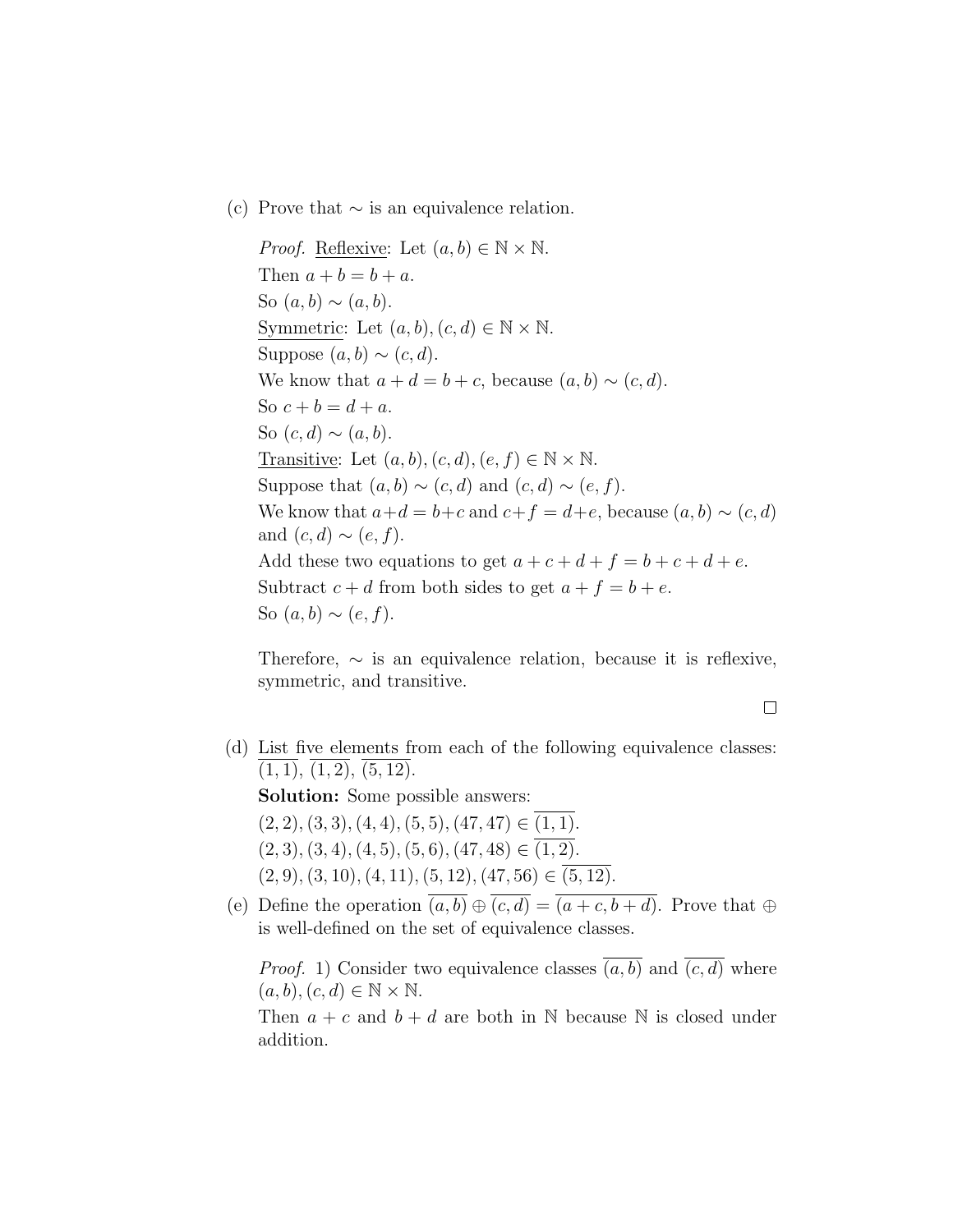Thus,  $\overline{(a, b)} \oplus \overline{(c, d)} = \overline{(a + c, b + d)}$  is a valid equivalence class in  $\mathbb{N} \times \mathbb{N}/\sim$ .

2) Now suppose that  $\overline{(a, b)}, \overline{(c, d)}, \overline{(e, f)},$  and  $\overline{(q, h)}$  are equivalence classes of  $\mathbb{N} \times \mathbb{N}/\sim$ . Further suppose that  $\overline{(a, b)} = \overline{(e, f)}$  and  $\overline{(c, d)} = \overline{(g, h)}$ . We need to show that  $\overline{(a, b)} \oplus \overline{(c, d)} = \overline{(e, f)} \oplus \overline{(g, h)}$ . We have that  $a + f = b + e$  since  $\overline{(a, b)} = \overline{(e, f)}$ . We also have that  $c + h = d + g$  since  $\overline{(c, d)} = \overline{(g, h)}$ . Adding these two equations gives  $a + f + c + h = b + e + d + g$ . Rearranging gives  $(a + c) + (f + h) = (b + d) + (e + g)$ . Therefore,  $\overline{(a+c, b+d)} = \overline{(e+g, f+h)}$ . Hence  $\overline{(a, b)} \oplus \overline{(c, d)} = \overline{(e, f)} \oplus \overline{(q, h)}$ .

The above arguments show that  $\oplus$  is a well-defined operation on the equivalence classes of  $\mathbb{N} \times \mathbb{N}/\sim$ .

- 9. (Constructing the rational numbers from the integers) Let  $S = \mathbb{Z} \times$  $(\mathbb{Z} - \{0\})$ . Define the relation  $\sim$  on S where  $(a, b) \sim (c, d)$  if and only if  $ad = bc$ .
	- (a) Is  $(1, 5) \sim (-3, -15)$ ? **Solution:** Yes, because  $1(-15) = 5(-3)$ .
	- (b) Is  $(-1, 1) \sim (2, 3)$  ? **Solution:** No, because  $(-1)(3) \neq 1(2)$ .
	- (c) Prove that  $\sim$  is an equivalence relation.

*Proof.* <u>Reflexive</u>: Let  $(a, b) \in \mathbb{Z} \times (\mathbb{Z} - \{0\})$ . Then  $ab = ba$ . So  $(a, b) \sim (a, b)$ . Symmetric: Let  $(a, b), (c, d) \in \mathbb{Z} \times (\mathbb{Z} - \{0\}).$ Suppose  $(a, b) \sim (c, d)$ . We know that  $ad = bc$ , because  $(a, b) \sim (c, d)$ . So  $cb = da$ .

 $\Box$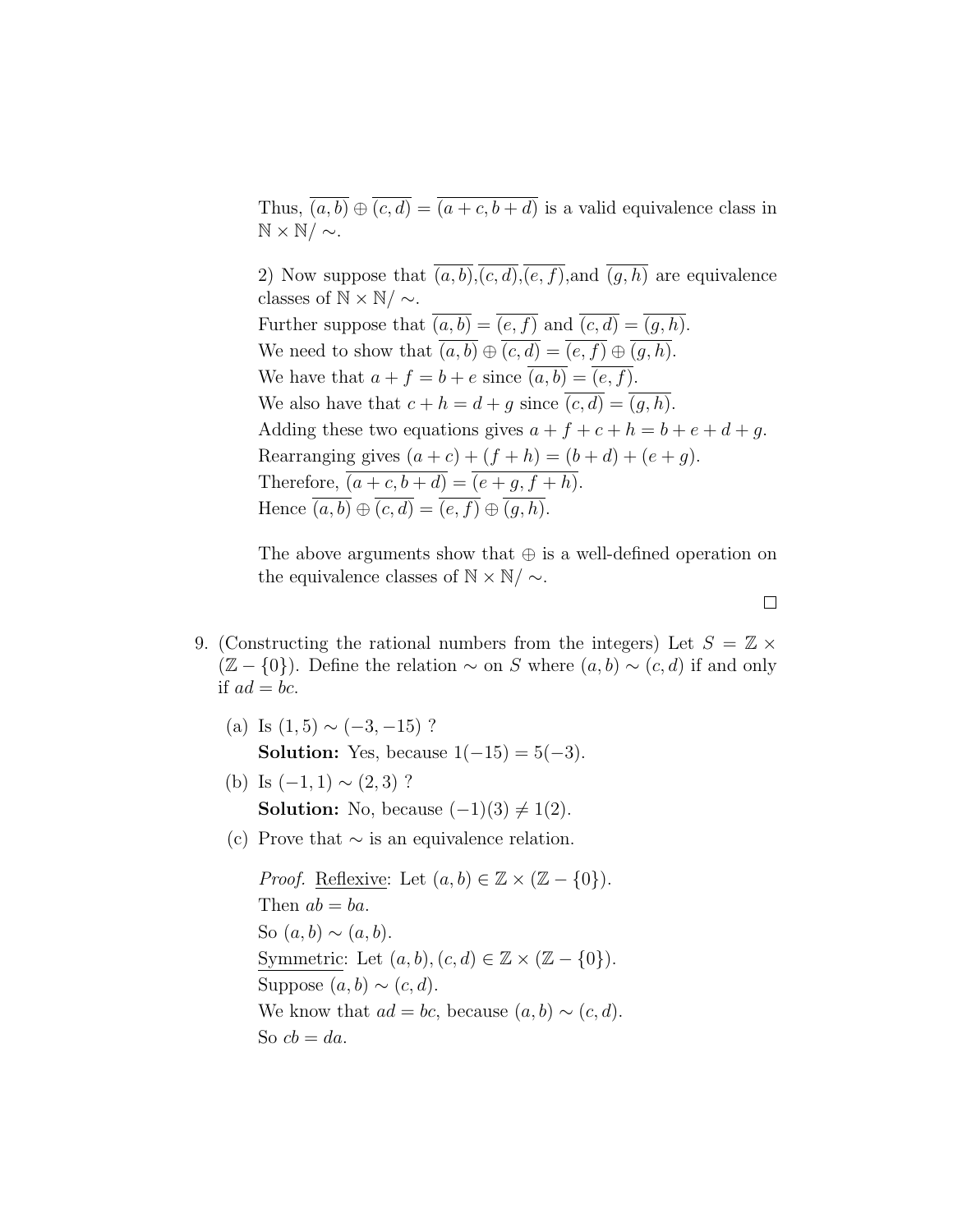Hence  $(c, d) \sim (a, b)$ . Transitive: Let  $(a, b), (c, d), (e, f) \in \mathbb{Z} \times (\mathbb{Z} - \{0\}).$ Suppose  $(a, b) \sim (c, d)$  and  $(c, d) \sim (e, f)$ . We know that  $ad = bc$  and  $cf = de$ , because  $(a, b) \sim (c, d)$  and  $(c,d) \sim (e,f).$ Multiply these two equations to get  $adcf = bcde$ . Divide both sides by c and then by d to get  $af = be$ . (Note that  $c, d \neq 0$  because  $c, d \in \mathbb{Z} - \{0\}$ , so it's okay to divide by c and by d.) So  $(a, b) \sim (e, f)$  since  $af = be$ .

Therefore,  $\sim$  is an equivalence relation, because it is reflexive, symmetric, and transitive.

- $\Box$
- (d) List five elements from each of the following equivalence classes:  $(1, 1), (0, 2), (2, 3).$

Solution: Some possible answers:

 $(2, 2), (3, 3), (4, 4), (5, 5), (47, 47) \in (1, 1).$  $(0, 1), (0, 2), (0, -1), (0, -2), (0, -47) \in (0, 2).$  $(2, 3), (4, 6), (6, 9), (-2, -3), (-4, -6) \in (2, 3).$ 

(e) Define the operation  $\overline{(a, b)} \oplus \overline{(c, d)} = \overline{(ad + bc, bd)}$ . Prove that  $\oplus$ is well-defined on the set of equivalence classes.

*Proof.* 1) Consider two equivalence classes  $\overline{(a, b)}$  and  $\overline{(c, d)}$  where  $(a, b), (c, d) \in \mathbb{Z} \times (\mathbb{Z} - \{0\}).$ 

Then  $ad + bc \in \mathbb{Z}$  because  $a, b, c, d \in \mathbb{Z}$  and the integers are closed under addition and multiplication.

Also, since  $b, d \in \mathbb{Z} - \{0\}$  we have that  $bd \neq 0$  and so  $bd \in \mathbb{Z} - \{0\}$ . Thus  $(ad+bc, bd) \in \mathbb{Z} \times (\mathbb{Z}-\{0\})$  and  $\overline{(a, b)} \oplus \overline{(c, d)} = \overline{(ad+bc, bd)}$ is a valid equivalence class.

2) Now suppose that  $\overline{(a, b)}, \overline{(c, d)}, \overline{(x, y)},$  and  $\overline{(w, z)}$  are equivalence classes in  $\mathbb{Z} \times (\mathbb{Z} - \{0\}) / \sim$ . Further suppose that  $\overline{(a, b)} = \overline{(x, y)}$  and  $\overline{(c, d)} = \overline{(w, z)}$ .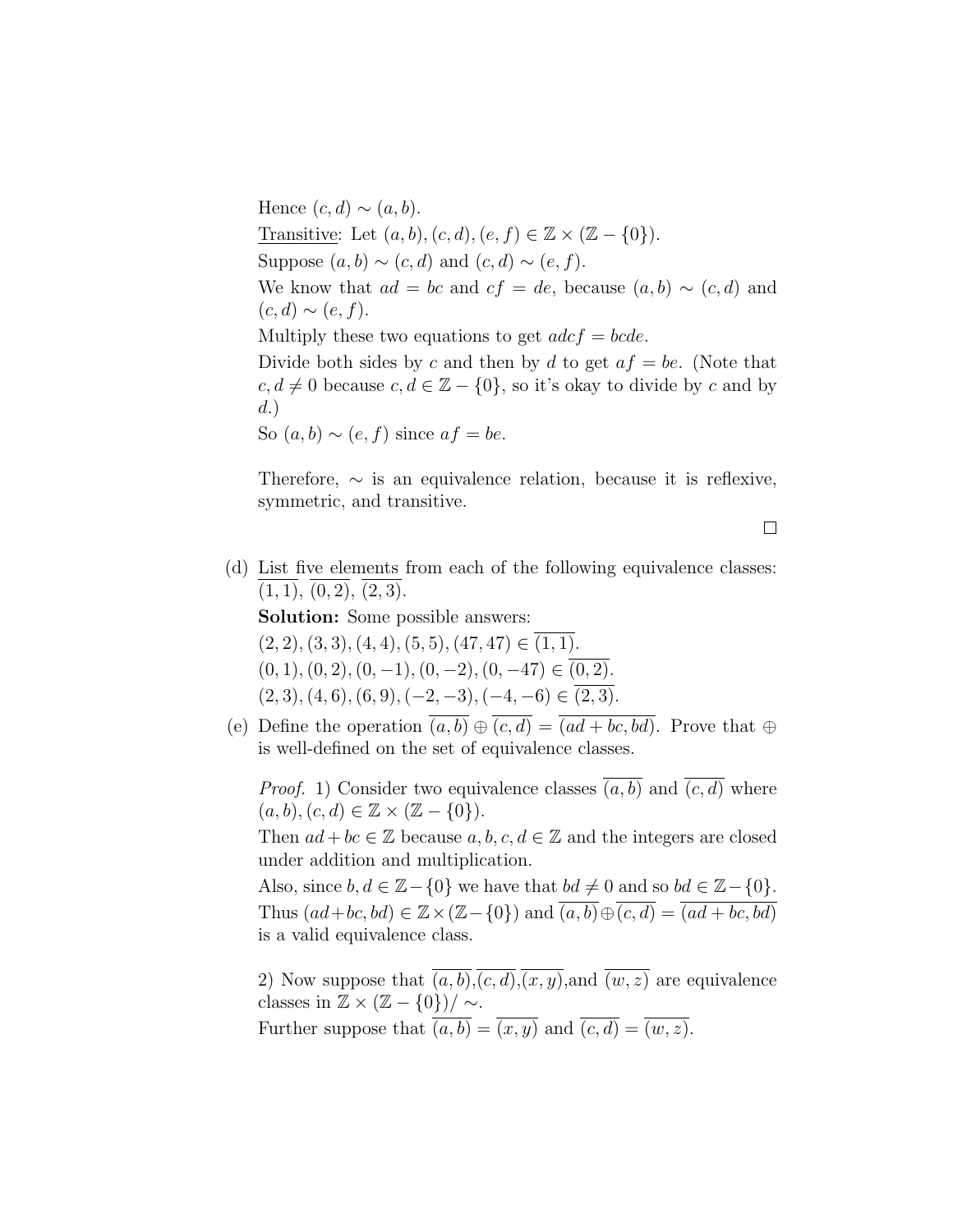We need to show that  $\overline{(a, b)} \oplus \overline{(c, d)} = \overline{(x, y)} \oplus \overline{(w, z)}$ . That is, we need to show that  $[(ad + bc, bd)] = [(xz + yw, yz)].$ The above is equivalent to showing that  $(ad+bc)yz = bd(xz+yw)$ . Let's do this. Since  $\overline{(a, b)} = \overline{(x, y)}$  we have that  $ay = bx$ . Since  $\overline{(c, d)} = \overline{(w, z)}$  we have that  $cz = dw$ . Therefore, using the equations  $ay = bx$  and  $cz = dw$  we get that

$$
(ad+bc)yz = adyz + bcyz
$$
  
= (ay)(dz) + (cz)(by)  
= (bx)(dz) + (dw)(by)  
= bd(xz + yw).

Thus,  $[(ad + bc, bd)] = [(xz + yw, yz)].$ 

Thus, the operation  $\oplus$  is well-defined on the equivalence classes of  $\mathbb{Z} \times (\mathbb{Z} - \{0\}) / \sim$ .

 $\Box$ 

(f) Define the operation  $\overline{(a,b)} \odot \overline{(c,d)} = \overline{(ac,bd)}$ . Prove that  $\odot$  is well-defined on the set of equivalence classes.

*Proof.* 1) Consider two equivalence classes  $\overline{(a, b)}$  and  $\overline{(c, d)}$  where  $(a, b), (c, d) \in \mathbb{Z} \times (\mathbb{Z} - \{0\}).$ 

Then  $ac \in \mathbb{Z}$  because  $a, c \in \mathbb{Z}$  and the integers are closed under multiplication.

Also, since  $b, d \in \mathbb{Z} - \{0\}$  we have that  $bd \neq 0$  and so  $bd \in \mathbb{Z} - \{0\}$ . Thus  $(ac, bd) \in \mathbb{Z} \times (\mathbb{Z} - \{0\})$  and  $\overline{(a, b)} \odot \overline{(c, d)} = \overline{(ac, bd)}$  is a valid equivalence class.

2) Now suppose that  $\overline{(a, b)}, \overline{(c, d)}, \overline{(x, y)},$  and  $\overline{(w, z)}$  are equivalence classes in  $\mathbb{Z} \times (\mathbb{Z} - \{0\}) / \sim.$ Further suppose that  $\overline{(a, b)} = \overline{(x, y)}$  and  $\overline{(c, d)} = \overline{(w, z)}$ . We need to show that  $\overline{(a, b)} \odot \overline{(c, d)} = \overline{(x, y)} \odot \overline{(w, z)}$ . That is, we need to show that  $[(ac, bd)] = [(xw, yz)].$ The above is equivalent to showing that  $(ac)(yz) = (bd)(xw)$ .